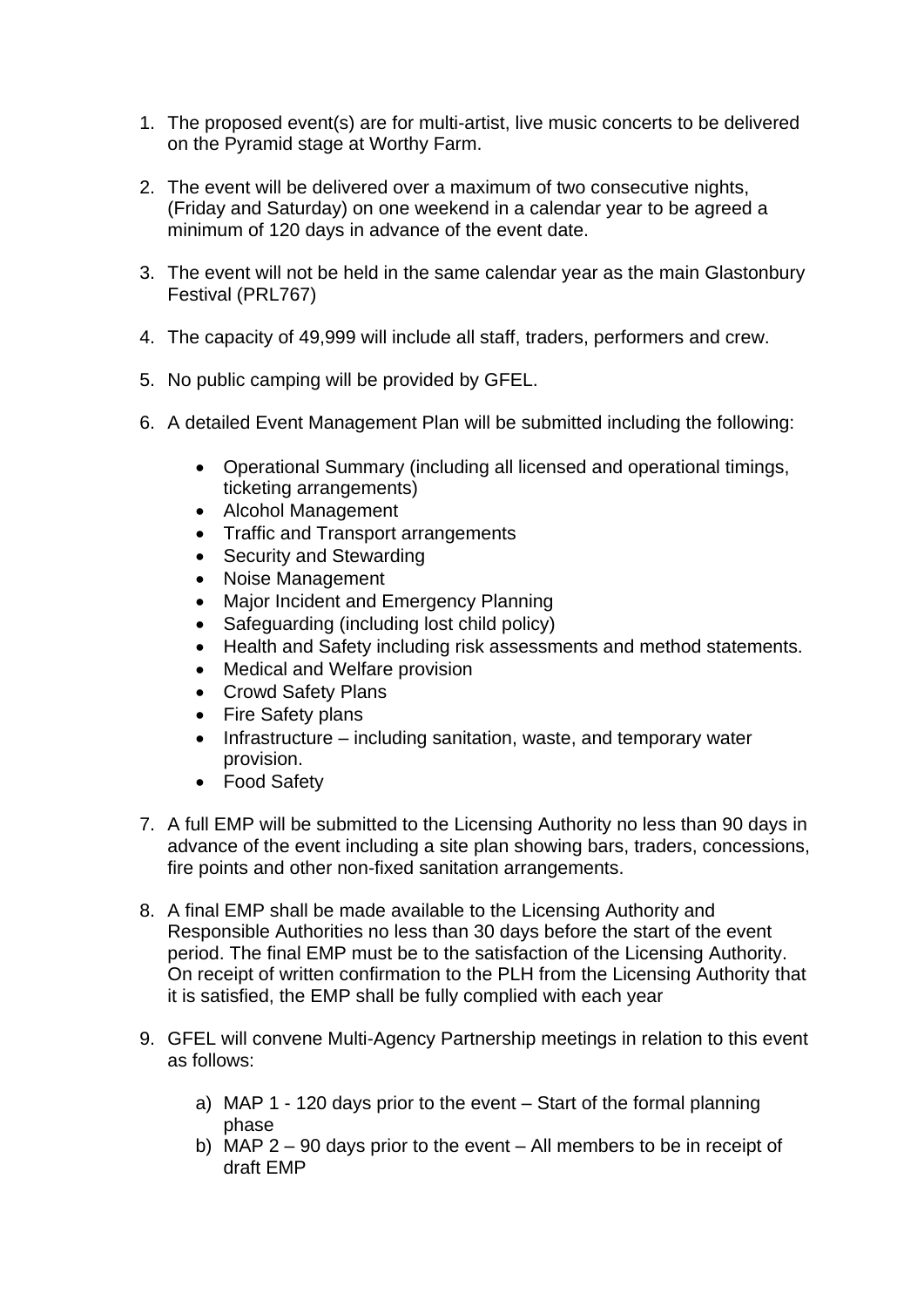- c) MAP 3 30 days prior to the event All members to be in receipt of final EMP
- d) On any other occasion on written request form any MAP member
- e) MAP 4 Within 60 days post event for de-brief
- 10.There will be effective command, control, communication and coordination between GFEL and with all responsible authorities and other multi-agency partners during the event.
- 11.GFEL will appoint a lead for each chapter of the EMP who will liaise with respective appointed leads of the MAP. These leads will liaise 1-2-1 or within a small working group to plan, consult, engage, advise and review each EMP chapter prior to each MAP, EMP submission deadline and otherwise as required.
- 12.All meetings may be face to face or conducted virtually.
- 13.'Covid Secure' planning considerations and a full risk assessment will be undertaken in partnership with Public Health England and in line with the Government Roadmap and relevant legislation, advice and guidance at the time if required.
- 14.A competent event safety professional will be employed to ensure all elements of the safety plan are delivered in accordance with best practice. Plans will be developed to reflect capacity, entertainment type and audience profile.
- 15.The event safety lead will liaise with contractors, sub-contractors and other employees on the licensed site to ensure compliance with the site rules and Health and Safety regulation.
- 16.Detailed plans and processes will be completed (relative to the event size), to cover the following areas:
	- Site and venue capacities
	- Document collation including certifications, supplier safety documentation, risk assessments and insurance, installation and sign off documents including power and electrical sign off
	- Application of CDM regulations if applicable.
	- Structural sign off and calculations provided for temporary structures
	- Adherence to noise at work regulations.
- 17.Appropriate levels of medical and welfare provision will be provided in accordance with the recommended levels set out in the purple guide. Services will be provided by an approved medical provider and agreed in advance with South West Ambulance Services, and other health partners.
- 18.Fire safety equipment will be provided throughout the licensed site in accordance with the fire risk assessment. The fire risk assessment will be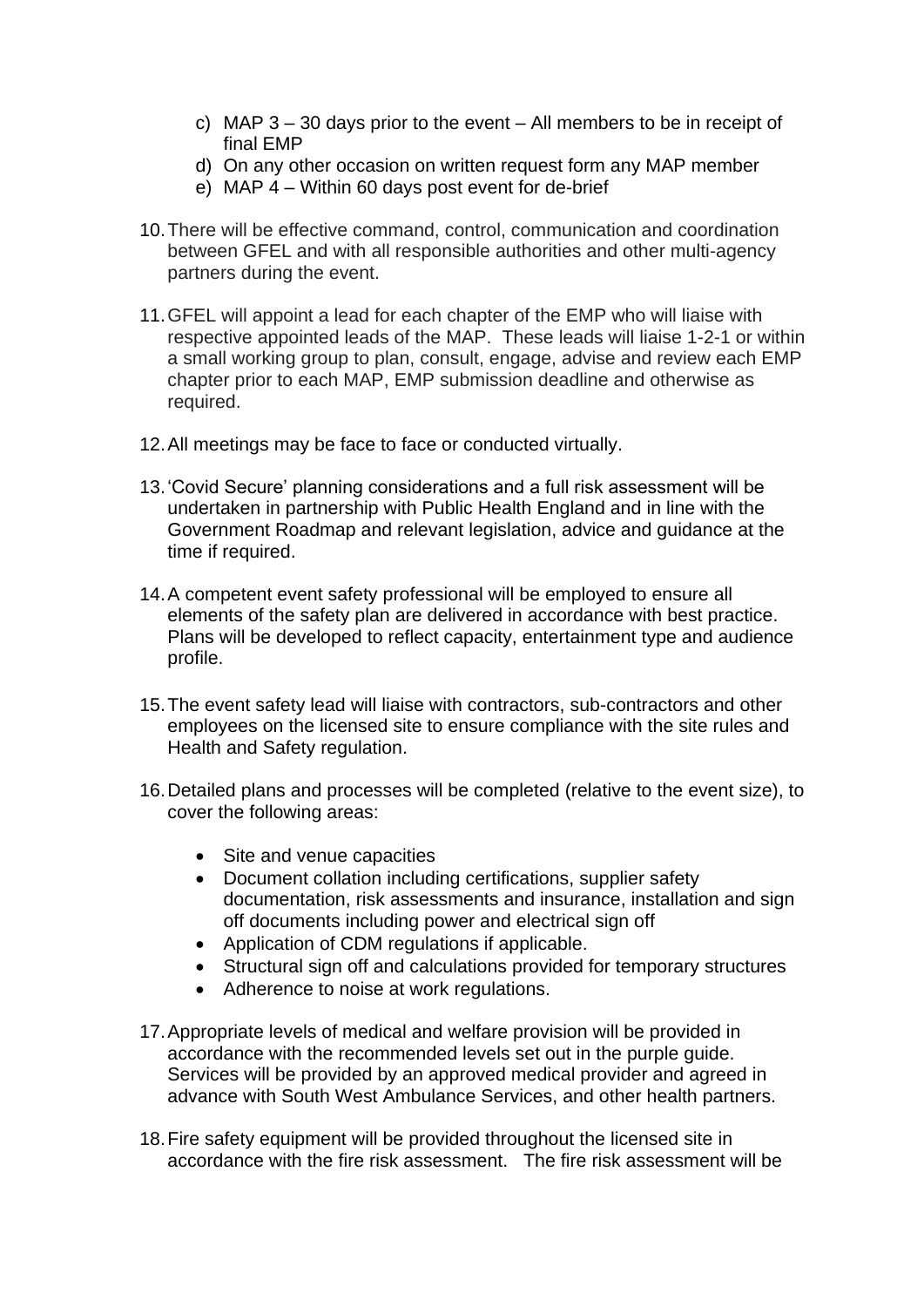undertaken by a competent person and agreed in advance with the Fire Authority.

- 19.A competent crowd safety manager will be employed to review crowd management plans.
- 20.Emergency and incident procedures will be developed in consultation with the Responsible Authorities and consider the following:
	- Public protection strategies
	- Cancellation and evacuation procedures
	- Major Incidents and Emergencies including inclement weather
	- Media management.
- 21.A Food Safety Management Plan will be developed considering the general principles of the Food Law Code of Practice England (March 2017) as well as relevant food hygiene, general health & safety regulations.
- 22.A list of all traders will be submitted to the Licensing Authority 30 days in advance of the event. All traders will be registered with their local Council and will be compliant with all food hygiene standards.
- 23.A competent manager will be appointed to review and implement the Food Safety Management Plan.
- 24.A qualified acoustic consultant will be appointed to review and implement a noise management plan for the event.

This will include:

- A scaled plan showing the position and orientation of sounds systems or stages.
- Timings of stage operations and performance times for scheduled acts
- Agreed monitoring processes including on and offsite monitoring locations
- Publicised telephone number for residents in the event of complaint
- 25.The plan will be agreed with Mendip Environmental Health Officers and include appropriate conditions to minimise noise disturbance including offsite levels.
- 26.All PA and technical equipment will be provided by a reputable company.
- 27.Litter and Waste will be sorted and removed from the site, including relevant recycling operations.
- 28.Traffic and Transport planning will be undertaken in full consultation with Somerset County Council highways, the Local Authority and other Responsible Authorities.